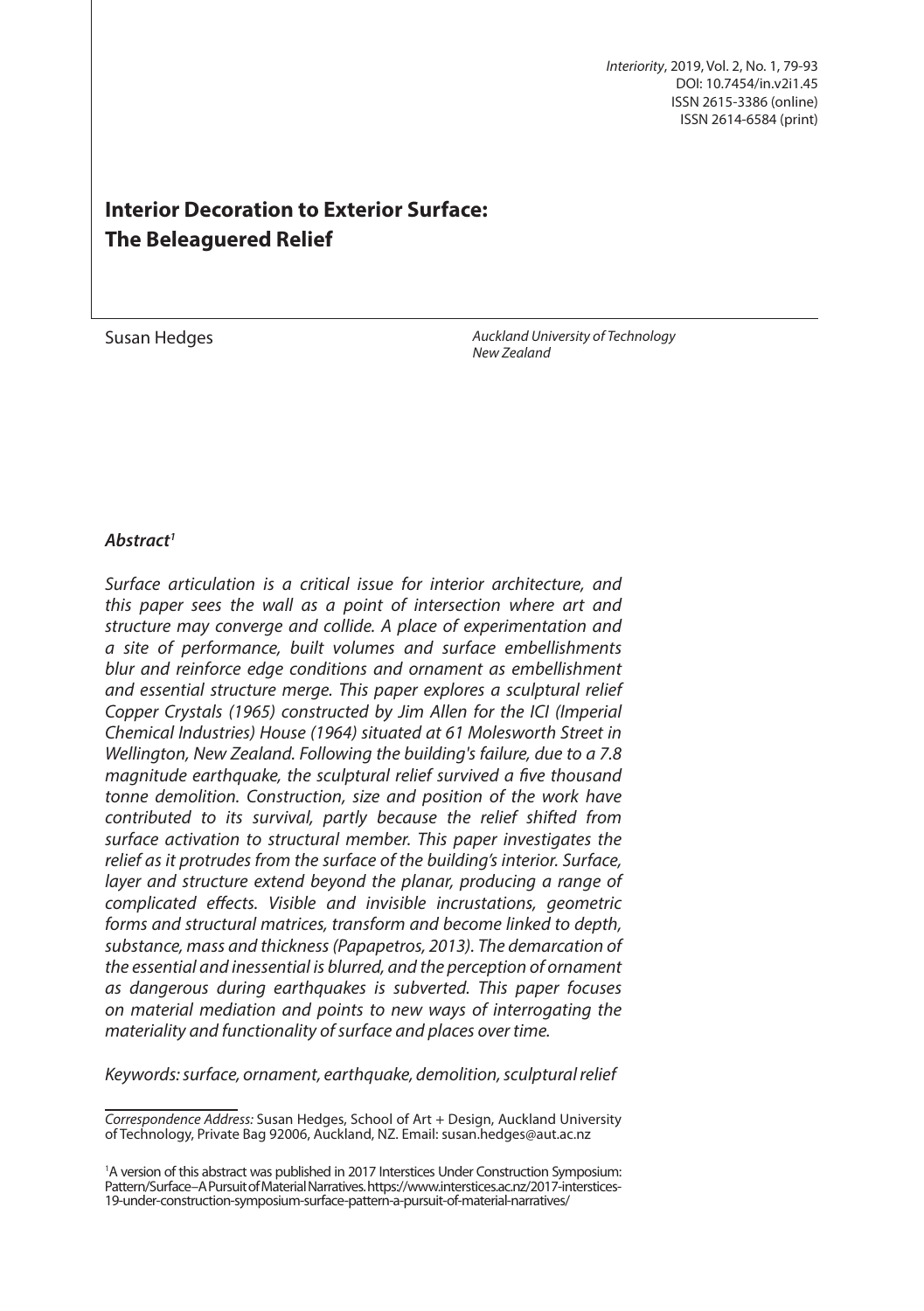

Figure 1 Imperial Chemical Industries (ICI), ICI House, Wellington, mural. Winder, Duncan, 1919-1970: Architectural photographs. Ref: DW-1285-F. Alexander Turnbull Library, Wellington, New Zealand

# **Introduction**

"How to distinguish the essential from the inessential? If indeed ornament is an embellishment or enrichment of the essential structure of an object, then surely it must be possible to locate this demarcation" (Gordon, 1992, p. 4). The ornament and structure couple has been much traversed and unpicked in the twentieth century. It continues to inform discussions around surface articulation and has emerged as a critical issue for interior architecture linked to advancements in fabrication. Observing the tension within modern thinking about murals, this paper acknowledges the view of the wall as a place of the architectural invention where the skin is independent and non-structural.<sup>2</sup>

The wall and its surface were generally seen as getting in the way of other architectural truths like those of materials, structure, and space. As a result, Modern architecture attempted to make the surface of the wall conceptually immaterial and transparent, perhaps most notably in the works of Adolf Loos and Le Corbusier. Modernism saw a separation of ornament and architectural surfaces, favouring functional structures and a lack of decorative detail. For Modernists, the wall was a critical and meaningful surface, both as a structural element and blank surface. Equally, sculptural relief was seen as an

<sup>&</sup>lt;sup>2</sup> This argument has been extensively reviewed. Andrew Benjamin writes, "In the case of Semper the key opening moment, at least for this project, is his discussion of the wall in The Four Elements of Architecture. If the wall's 'original meaning' is identified as the spatial enclosure, it is then possible to distinguish between a structure that is simply load bearing and the wall" (Benjamin, 2006, p. 4).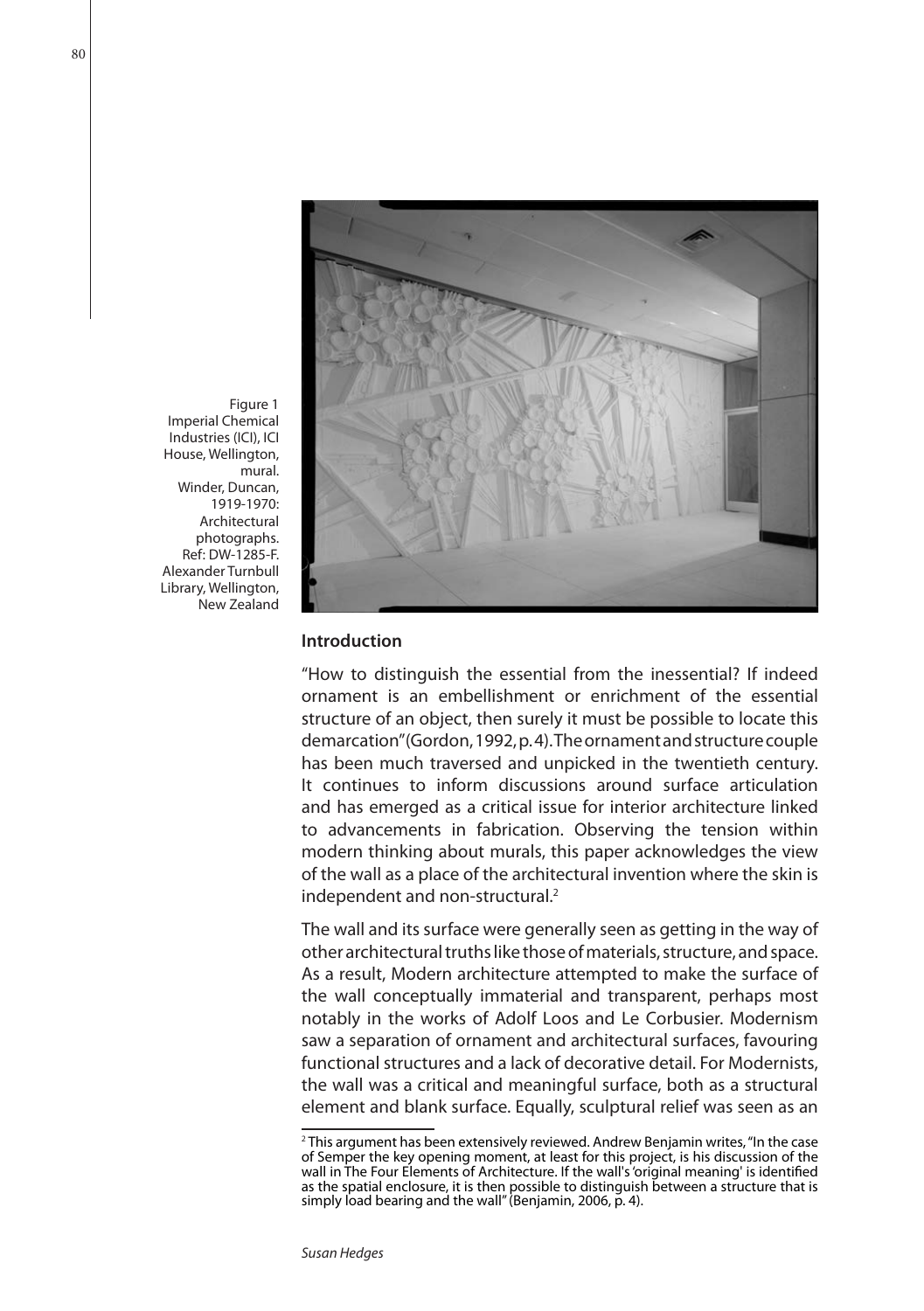embellishment with no formal frame, with the wall being part of the work as well as its support.

This paper attends to a sculptural survivor of a recent Wellington earthquake: *Copper Crystals* (1965), Jim Allen's seven-metre-long relief of concrete panels, originally created for the New Zealand head office of the British company ICI (Imperial Chemical Industries) (Allen, 2014). Cast in 36 panels from a worked clay surface, the relief's physical integrity is a single material substrate. As it emerged from the ruins of a 5,000–tonne demolition, this relief shifted from surface activation and interior decoration to structural member, and eventually, exterior surface.

In *Ruin Memories: Materialities, Aesthetics and the Archaeology of the Recent Past*, Olsen Bjørnar and Þóra Pétursdóttir (2014) write that

> ruination is conventionally understood as loss or destruction– but it can also be seen as a mode of disclosure or revelation, a recovering or bringing forth in their own often unruly fashion, inside is turned out, new assemblages formed … bringing attention to the trivial and reticent. (pp. 11-12)

This paper investigates these processes of revelation, reversal, transformation, and mutation in the case of Allen's *Copper Crystals.* As the relief protrudes from the surface of the building's interior, surface, layer, and structure extend beyond the planar, to produce a range of complicated effects. Visible and invisible encrustations, geometric forms, and structural matrices transform and become linked to depth, substance, mass, and thickness (Papapetros, 2013). The demarcation of the essential and inessential is blurred, and the perception of ornament as dangerous during earthquakes is subverted.

#### **Earthquake and Demolition**

On Monday 14 November 2016, at two minutes after midnight, a 7.8 magnitude earthquake struck fifteen kilometres north-east of Culverden, North Canterbury, and created widespread damage throughout Wellington City (M 7.8 Kaikōura, 2016). Aftershocks continued through the night: by 5 am, there had been two hundred and seventy-eight (Wellington, 2016). The assurance of the nine-storey ICI building at 61 Molesworth Street vanished, and the trembling ground changed the public space of the foyer, giving it over to uncertainty. Severely damaged, the building was unapproachable, and at risk of collapse.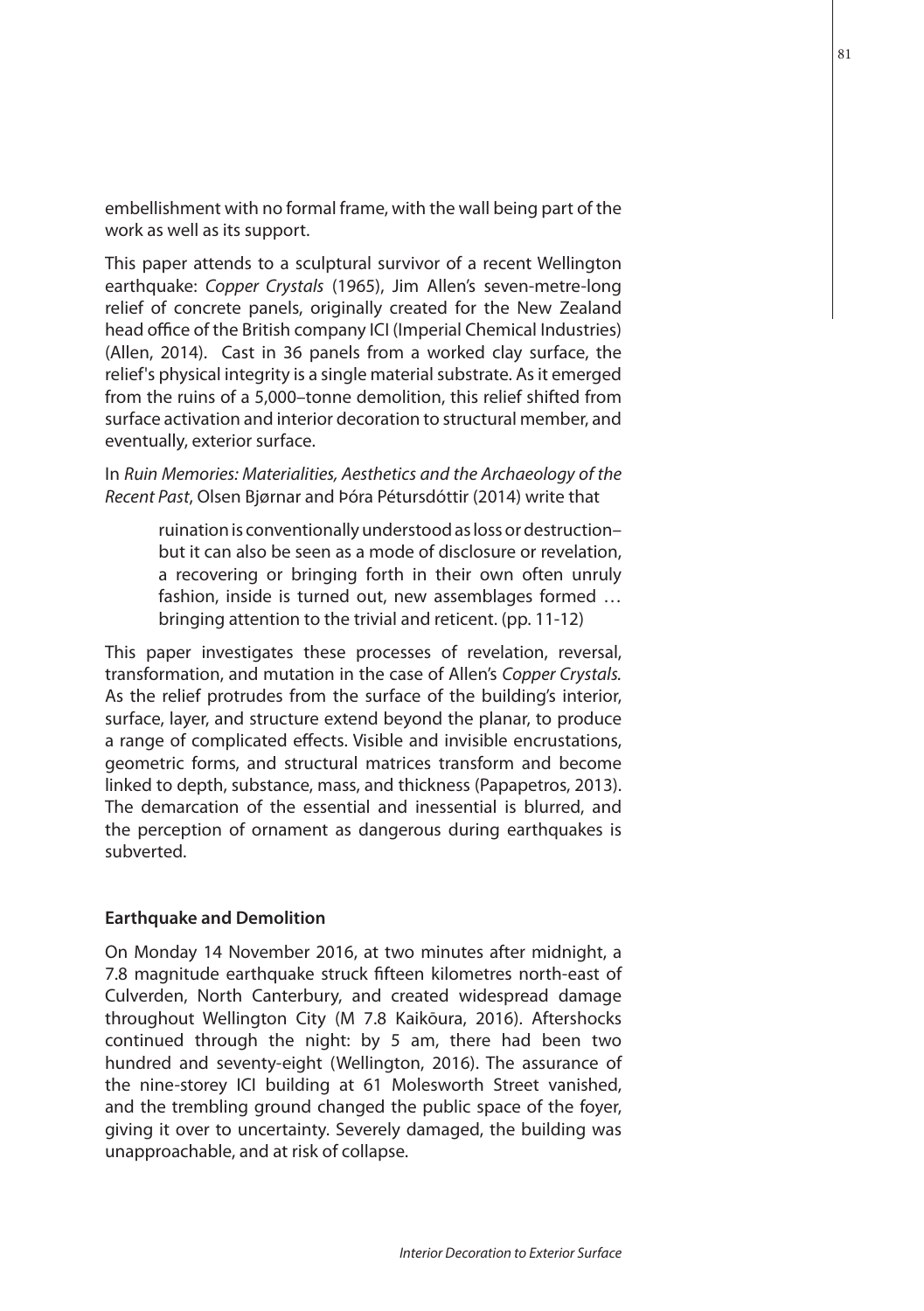Ten days later, an eighty-five-tonne excavator began to reduce the construction to rubble; there was little knowledge of the mural's fate (Nightingale, 2016). By December 2016 the building was demolished, destroying architectural fantasies of permanence made manifest in its built form.<sup>3</sup> The building's collapse was a result of an axial shear failure, unsupported reinforcing, and points of weakness in the concrete, steel, aluminium, and glass construction. Nestled under a structural concrete arch, however, *Copper Crystals* survived the 5,000–tonne demolition. The construction, size, and position of the mural contributed to its survival. The relief shifted from surface activation to structural member.

Earthquakes induce an uncertainty that cannot be entirely represented by a seismographic needle. The ground unzipping, surfaces become horizontally and vertically displaced. After the earthquake on 14 November 2016, extensive coastal uplift, and widespread landslides as well as slow-slip 'silent' earthquakes, rippled throughout the lower North Island of New Zealand. The trembling ground offered proliferating details of mapped and unmapped faults, surface ruptures and slips.4 McLauchlan and Treadwell note in *Earthquake Weather and Other Tentative Correspondence* (2014) that

Assurance vanishes when the ground is a trembling liquid when the balance is unreliable, and premonitions disturbingly follow the event; the black lines of the earthquake graphs need a supplement to register the uncertainty induced by imaginative escalations of disaster. (pp. 24–35)

Surface becomes everything, folding interiors into external constructions, tectonic plates slide apart and rifts opened. Uncertainty and displacement prompted regulatory countermeasures. The seismic performance of buildings has been examined in New Zealand since 1888. Fenestrations, heavy cornices and ornamental projections are to be tied back, reinforced, and secured into existing structures (Skinner, 2009). By the late 1970s, Wellington City Council encouraged owners to upgrade and replace buildings vulnerable to earthquake, employing building

<sup>&</sup>lt;sup>3</sup> Demolition is often connected to cycles of fashion and attachment and subject to forces of nature, slowed down or hastened by regulatory frameworks. See Cairns & Jacobs (2014).

<sup>4</sup> "Field observations, in conjunction with InSAR, GPS, and seismology reveal this to be one of the most complex earthquakes ever recorded. The rupture propagated northward for more than one hundred and seventy kilometres along both mapped and unmapped faults, before continuing offshore at its north-eastern extent. Geodetic and field observations reveal surface ruptures along at least twelve major faults, including possible slip along the southern Hikurangi subduction interface, extensive uplift along much of the coastline and widespread anelastic deformation including the eight metre uplift of a fault-bounded block. This complex earthquake defies many conventional assumptions about the degree to which earthquake ruptures are controlled by fault segmentation" (Hamling et al, 2017).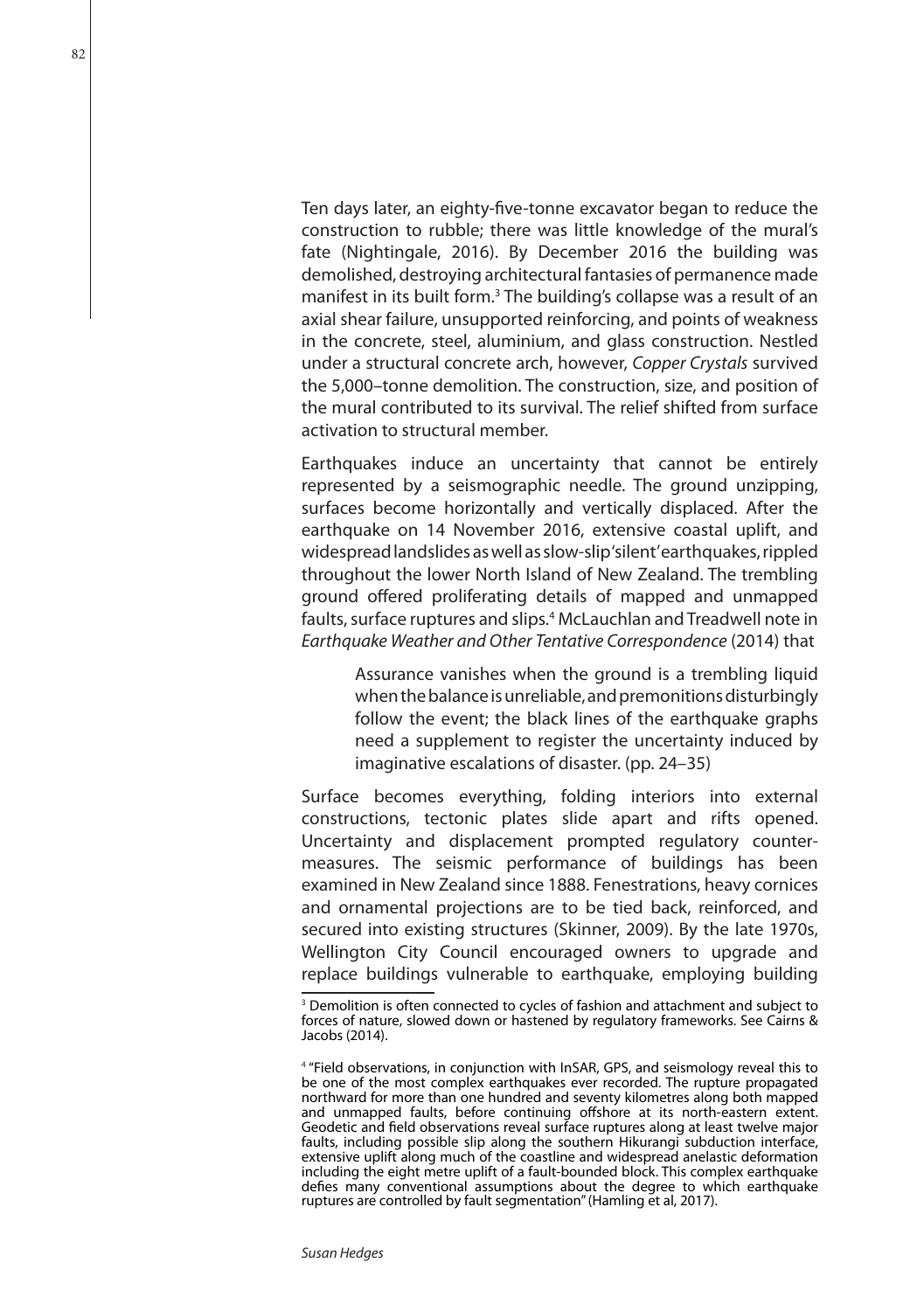regulations established after the 1931 Napier earthquake (Gatley & Walker, 2014). Wellington's history of development, coupled with its seismic exposure, variable soil types, many tectonic faults, gale force winds, corrosive salt-laden atmosphere, steep hillsides, and variable geotechnical conditions, involved significant seismic retrofits involving securing and removal of decorative pediments, parapets, chimneys, and cupolas.<sup>5</sup>

For Jim Allen's *Copper Crystals* and the ICI building at 61 Molesworth Street, seismic activity and the uncertainty of a trembling ground shifted notions of ornament and structure. Movement and unpredictable states replaced surface as a separated and hierarchical entity (Taylor, 2009). The seismic activity disrupted the concrete construction where surface effects were anchored to structure, and now evidenced material movement and instability. The relief surfaced, and became a means to consider other surfaces while acknowledging the seemingly forgotten, or perhaps overlooked: the nature of its appearance both revealing and concealing.

# **Mural Relief, 61 Molesworth Street**

ICI (Imperial Chemical Industries), founded in 1926, produced chemicals, dyes, explosives, fertilisers, synthetic fibres, insecticides, dyestuffs, non-ferrous metals, paints, rat killer, and nuclear weapons. In the 1920s the company developed new chemical products, including the acrylic plastic Perspex, Dulux paints, and polyethylene, which would later become an element in the fibre known as Terylene (Kollewe & Wearden, 2007). Terylene's chemical structure is a modified polyethylene terephthalate, and it was one of the first wholly synthetic fibres to be invented in the United Kingdom, its desirable characteristics, including a "higher intrinsic viscosity and stiffer fibres with higher tenacity," as observed by industrial historians Hounshell and Smith (1988, p. 411). The chemical structure was used as an alternative to wool and cotton fabric; it kept its shape after washing, was very hard wearing, and would become one of the most widely produced synthetic fibres.

<sup>&</sup>lt;sup>5</sup> By the late 1970s, the local and central government began to address seismic risks following the 1942 Wairarapa earthquake and 1931 Napier earthquake. The 1931 Hawke's Bay earthquake, also known as the Napier earthquake, occurred in New Zealand at 10:47 am on 3 February, killing two hundred and fifty-six, injuring thousands and devastating the Hawke's Bay region. It remains New Zealand's deadliest natural disaster. Between 1971 and 1975 Wellington city council identified some seven hundred buildings as earthquake risk structural/seismic knowledge and design expertise started their dramatic increase from the mid to late 1950s led initially by the ministry of works. Structural mitigation included walls to diaphragms the addition of band beams. See Thornton (2010).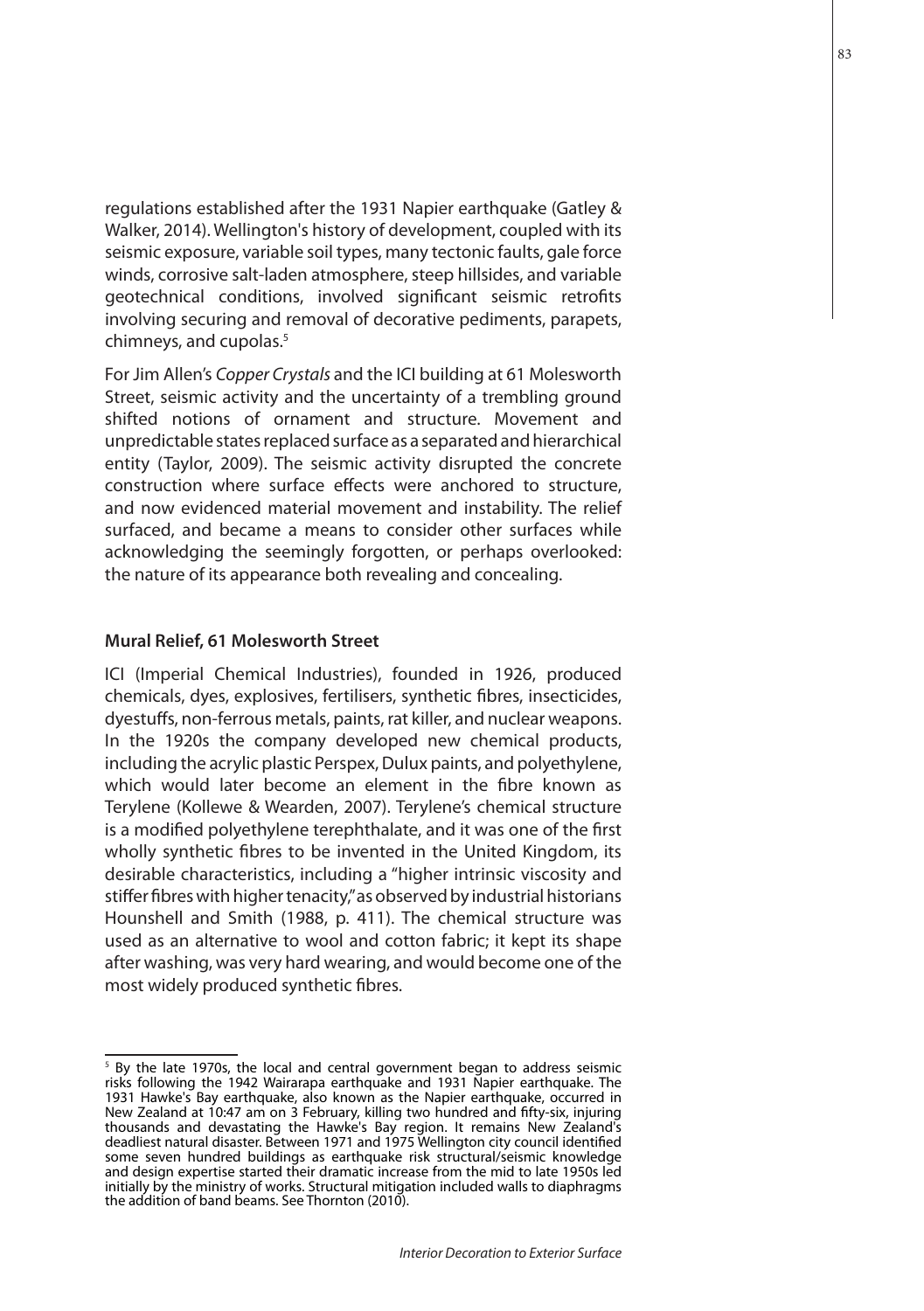In the 1950s modifications to Terylene resulted in Crimplene,<sup>6</sup> a thick, heavy, wrinkle resistant, wash-and-wear polyester (Crimplene, 2015). ICI's assembly of such complex chemical structures transcended cloth to include food ingredients, speciality polymers, electronic materials, fragrances, and flavourings, visible in their composition at microscopic scales. Ladies' nylons and Sunbeam motorcycles reflect these shifting scales and the company's widespread reach.

ICI's modern advancements in almost indestructible chemical structures manifested in the magnified molecules that crept across the wall surface at 61 Molesworth Street. The surviving *Copper Crystals* relief offers surface as it becomes linked to substance, mass, thickness and structure. The wall relief shifts between abstract and representational strength. The textured concrete is a material constant, its plastic surface elaborating its depth and breadth, much like the double knit of ICI's Crimplene: two needles, two yarns, two materials knitted together into a single fabric, the resulting cloth thick and wrinkle resistant, its wash and wear shape promoted as "the scene stealer for the fashion-wise. Crimplene can be crushed, crumpled, splashed, soiled, stained, squashed and washed and comes up-like new" (Fibremakers, 1969, p. 30). The sculptural relief, like the almost imperishable Crimplene, tied itself into the structure of the building.

ICI House (1964) at 61 Molesworth Street was designed by the Australian firm Stephenson and Turner, with interiors by New Zealand artist Guy Ngan (1926-2017) and a sculptural relief by artist Jim Allen (Allen, 2014). A modernist podium with twin towers was constructed in reinforced concrete. The building was clad in a curtain wall that combined highly polished concrete panels containing Takaka marble, tinted glass, and dark structural glass spandrels (Balasoglou, 2006). The twin tower design combined office accommodation and an adjoining separately configured service tower. The building's careful massing, corner details, generous podium, and advances in curtain wall systems, articulated the modern façade: an example of the post-war revival of office buildings in Wellington from 1960 to late the late 1980's, which were often designed in an abstract, modernist hybrid language of curtain wall and brutalist concrete (Gatley & Walker, 2014).

Ngan was a public works consultant for the Ministry of Works and later joined the architectural firm Stephenson and Turner in 1970. In both posts, he employed his skills to incorporate his sculptures

<sup>&</sup>lt;sup>6</sup> Crimplene is a texturised continuous fibre produced by modifying Terylene. "Polyester textured yearns/branded 'Crimplene' was launched in 1959. Crimplene's 'performance, aesthetic properties, quick drying and resistance to crease and wear all contributed to its success'" (McCann, 2005, pp. 49-50).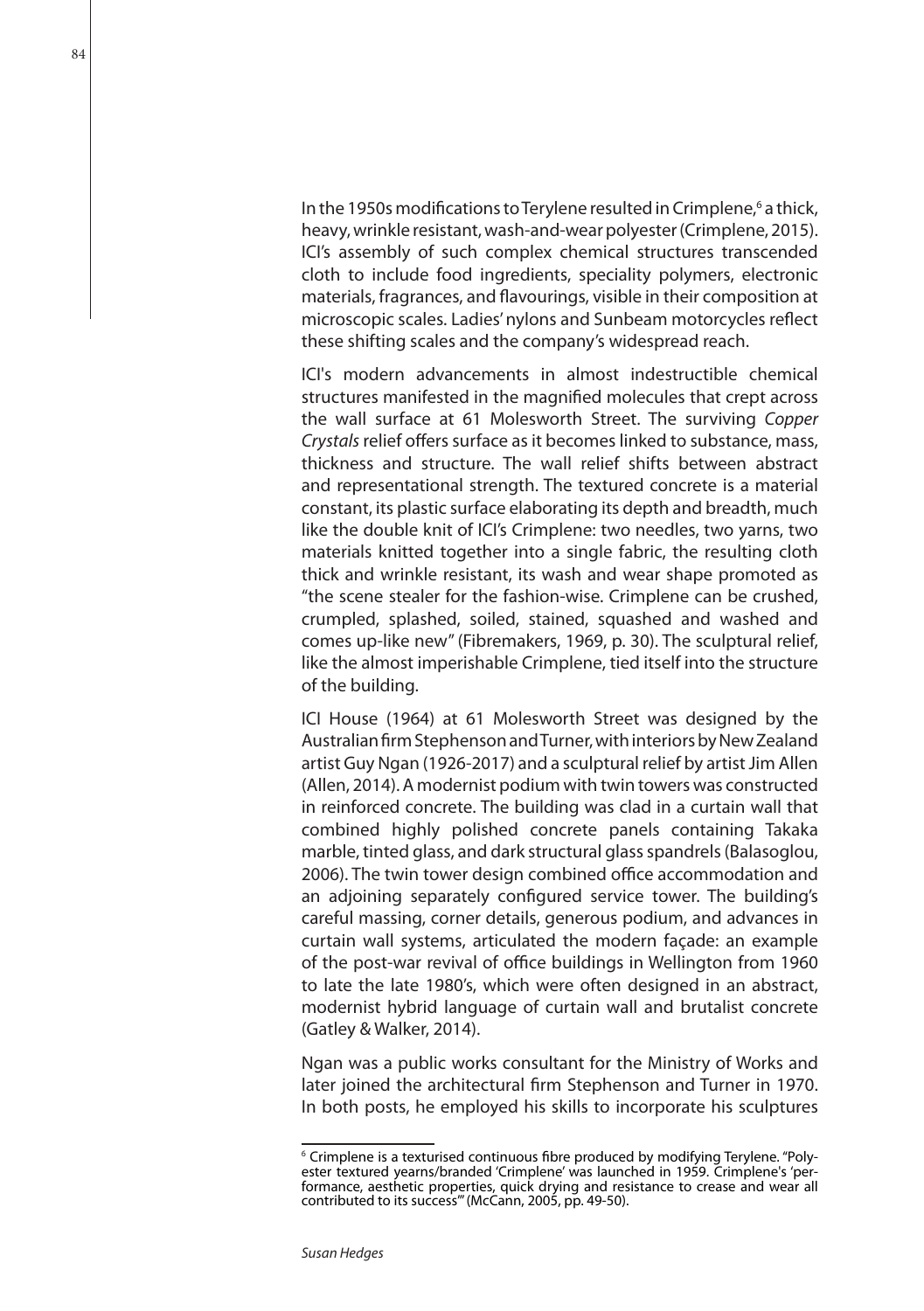and the work of other artists into the design.  $^7$  Ngan was also a member of the Architectural Centre, <sup>8</sup> an association in Wellington founded in 1946 which promoted the idea that every new building contract should include a sum of money set aside to commission a work by an established artist that was connected in some way with the site. <sup>9</sup> From the 1930s to the 1950s, murals played a central role in New Zealand architecture. Carlin (2018) describes the mural as "a synthesising of art and architecture; its polychromatised patterning dematerialising the structure and solidity of the wall, while at the same time subverting the nature of decoration, understood then as recidivist" (p. 97).



Often working with Allen, Ngan was best known for his sculptural murals, working at a variety of scales and techniques, ranging from the façades of banks to small, hand-held pieces. Between 1957 and Figure 2 Imperial Chemical Industries (ICI), ICI House, Wellington. Winder, Duncan, 1919–1970: Architectural photographs. Ref: DW-1286-F. Alexander Turnbull Library, Wellington, New Zealand.

 $<sup>7</sup>$  Guy Ngan came to sculpture as a profession by way of a cabinet making, The</sup> Wellington Technical Institute, The Royal College of Art, The British School in Rome, as an industrial designer for Stephenson and Turner who were also responsible for Shell House (1960), BP House (1968-70), ICI House (1965) and the IBM Building (1971) amongst others in Wellington. See Cape (1980).

<sup>&</sup>lt;sup>8</sup> The Architectural Centre's (formed at the same time as the Architectural Group) main focus was the belief that urban development should be carefully controlled in the desirability of planning for a better future. "…the Architectural Centre has never been only an association of architects. It has been concerned with the state of the visual arts…the idea of the modern itself…correspondence between the fabrication of cities, buildings, interiors, furniture, paintings, sculptures, typefaces and so on" (Gatley & Walker, 2014, p. 6).

<sup>&</sup>lt;sup>9</sup> Although the idea never entered into legislation, it was adopted by a number of architects who put the concept into practice. Artists who completed architecturally associated public art commissions included Guy Ngan, Jim Allen, John Drawbridge, James Turkington, Roy Cowan, Russell Clark, Milan Mrkusich and E. Mervyn Taylor. Architects such as Ernst Plischke, Gordon Wilson and Maurice Patience were also part of this group. See Holloway-Smith (2018).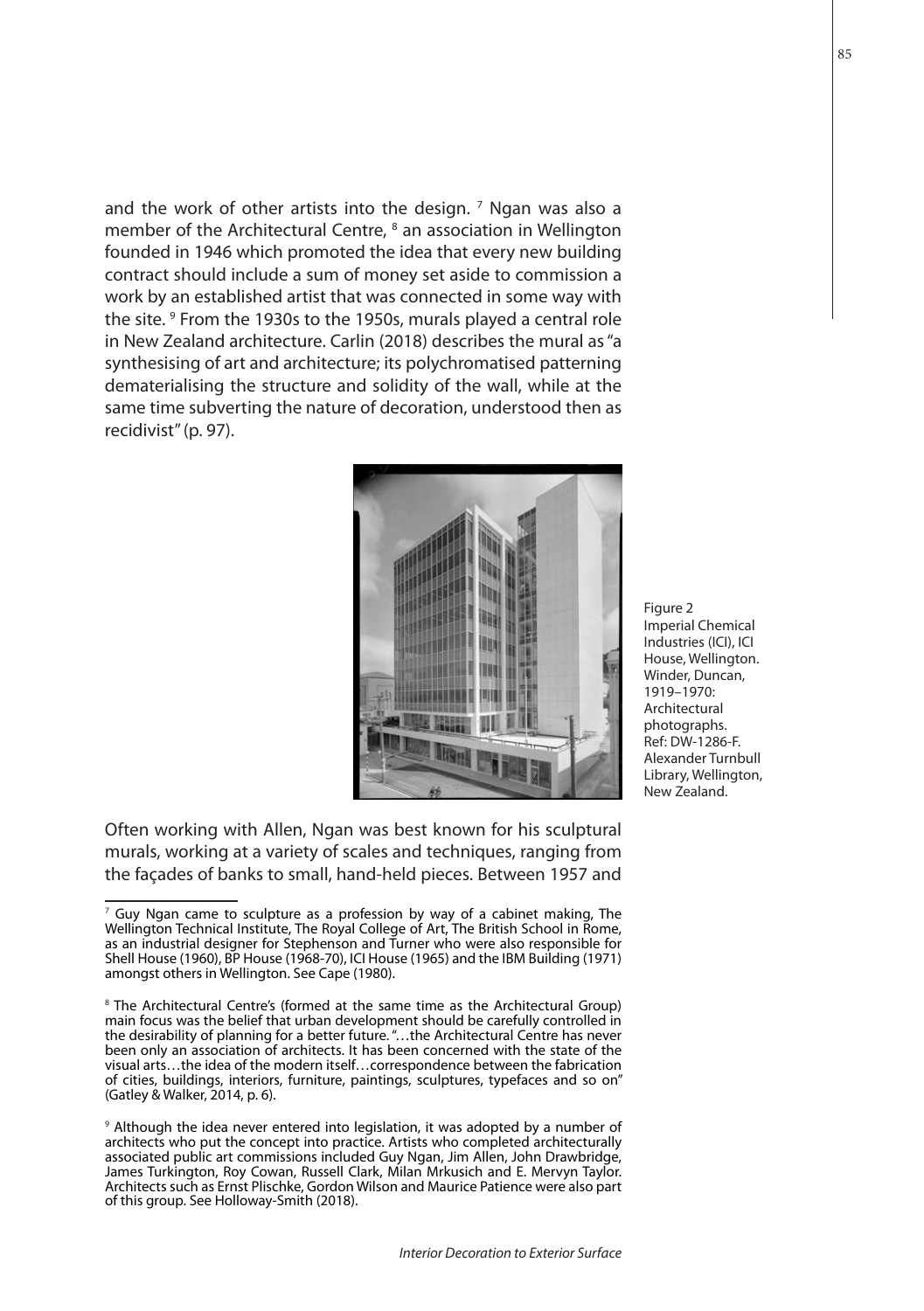1973, Ngan won several notable awards and competitions for the *Reserve Bank Mural* (1972) at The Terrace, Wellington, *Newton Post Office Mural* (1973) at Karangahape Road, Auckland, Government *Print Mural* (1957) and *Invercargill Centenary Mural* (1971) (Blumhardt & Brake, 1981). Ngan often worked in commercial interiors, and his design included furniture fittings and murals in a variety of different media including bronze, gold, silver, aluminium, stainless steel, plastics, wood, and stone.

Explorations in light and surface were predominant in Allen's work from the mid to late 1960s with works that included the *Hocken Library Mural* (1967), commission for the *Bank of New South Wales, Queen Street, Auckland* (1967), and commission for *Logan Park Motel, Parnell, Auckland* (1967). In 1962 Allen began work on the Futuna Chapel (1962) altar windows in Wellington, using plexiglass donated by ICI New Zealand. Allen had earlier explored surface and light through plaster works including *Light Modulator* (1960) and *Studies in Light Over Surfaces* (1962-1965). Each was constructed from slabs of clay, with particular consciousness to the way light would play across the surface. Describing the process of working backwards into thick clay, Allen (2014) states that he "scrubbed out and reworked any unsatisfactory patches. " Thick plaster cast moulds were constructed, over which a slurry of cement was poured, "allowing a surface definition that showed fingerprints" (p. 82).

## **Micro-structures and Building Blocks**

Copper Crystals measured seven metres long and three metres high, and was a prominent feature on the rear wall of the foyer at the entrance of the building. A number of plaster scale models were proposed, showing a scaled version of the interior of the lobby. Allen remarks that no fixing points were given for the mural, and he assumes the panels were fixed in place using a forklift (J. Allen, personal communication, March 7, 2017).

Allen describes the sculptural relief as "a sculptured concrete panel inspired by the micro-structures of naturally occurring copper crystals, building blocks of the chemical industry" (p.76).<sup>10</sup> The construction of the concrete relief for the foyer of ICI House was carried out on the floor of the sculpture studio at Elam School of Fine Arts at the University of Auckland. Assembled galvanised sheets and worked clay became the formwork for the concrete pour.

<sup>&</sup>lt;sup>10</sup> Allen notes that this was his first significant job with an architectural firm. He was shown the site and given the dimensions from the building plan. He then prepared a number of plaster scale models as proposals for them to consider. The microphotograph of copper-crystals was chosen. See Allen (2014, pp. 74-76).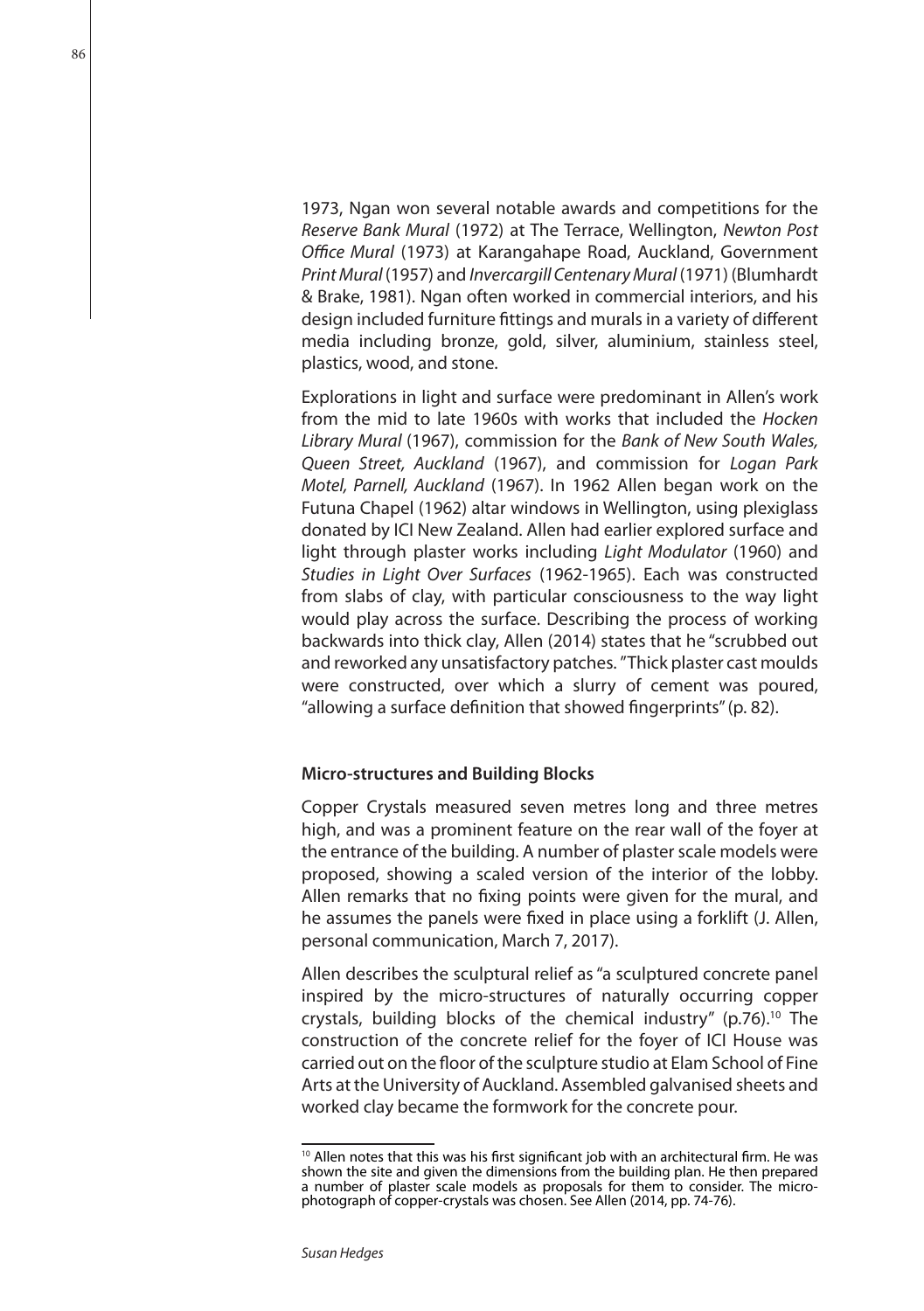The worked clay surface, filled with cement, gave sharp profiling to the modelling. The resulting negative forms offered elemental imagery. Complex, infinite, interlacing geometrical forms spread across the surface—a large microscopic lens that peers at the structural makeup of the building blocks of copper crystals. The surface articulation became a place for the architectural invention where the skin became independent. Following the earthquake, the sculptural relief became part of the work as well as its support. The concrete relief became the wall.

The sculptural relief, earthquake, and resulting demolition offer a particular reading of an instance of architecture and its materials which tests conventional assumptions about the connection between surface and structure, and the contexts in which they operate.<sup>11</sup> Surface and its remnants have become a place for architectural experimentation: a site for smooth geometries, tessellated patterns, and material textures that may also perform technical functions as joints, details, and joining patterns. Examining the production of surface effects and intensities, and the organisation of patterns and movement, offers a multitude of phenomena or readings. Here the surface of the sculptural relief becomes a site of performance. Built volumes, surface embellishments, decorative artefacts, and spatial geometries present manipulation of artifice as material.

Critical theorist Benjamin (2012) writes that "surfaces would have become either the bearer of ornament or construed as merely ornamental" (p. 62); surfaces materiality and not just its empirical presence is taken as significant and become a material event, an interconnection between geometry, program and the work of materials.12 From the viewpoint of the Modern artists and architects, walls were critical and meaningful surfaces for treatment or application, as well as being structural elements of the building. Modernism, with its privileging of the wall as structure rather than surface effect, resulted in the artists' work appearing as mere decorative embellishment, functioning as visual variety to relieve the blank slate of Modernism's vertical surfaces (Benjamin, 2006, p. 24).

The sculptural relief becomes a method for redefining the building's interior surfaces, but where on the face of a building does surface begin, and what is the perfect wrapper? Geometric formulations,

<sup>&</sup>lt;sup>11</sup> Andrew Benjamin (2012) notes that, "...within architecture the surface figures as both a historical and theoretical concern. As an introduction to the specific engagement with Borromini, Semper and Loos–all of whose work will pay a pivotal role in this reacting of the surface as a concept within architectural theory…" (p. 20).

 $12$  Benjamin (2012) goes on to write that the surface forms a "connection between the buildings inherent materiality and material presence and function" (p. 64).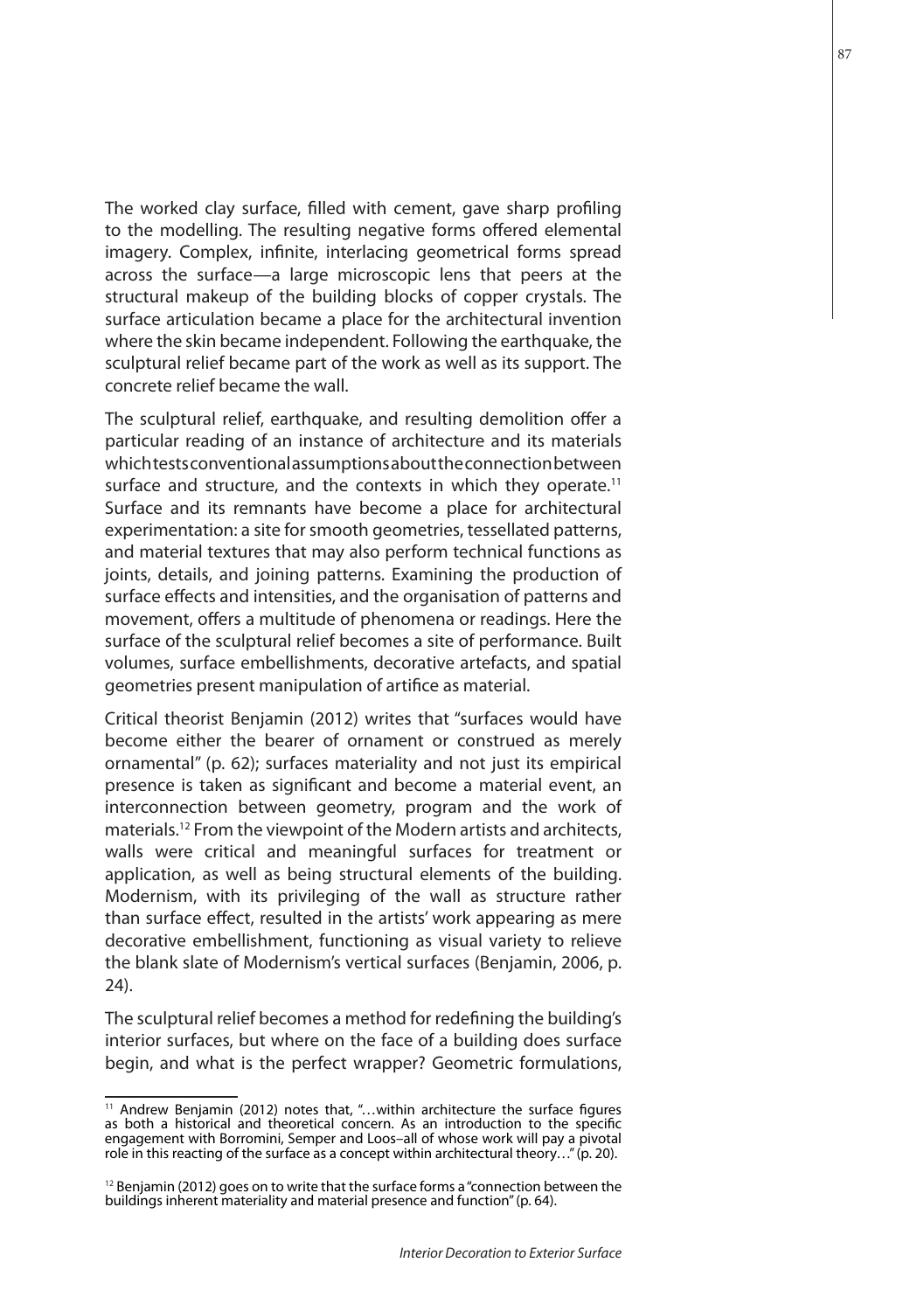grids and highly organised structures, qualities of surface and material conditions suggest the fabrication of assembly and structure. The wall is a unique and singular site of an intersection—a nexus where two worlds converge and collide. Internal applied decoration materialises as inherent to the load-bearing structure. Ornament becomes a portable layer that can be detached from its original core and transported, inverted, and finally worn inside out.

#### **Sculptural Relief and Copper Crystals: Surface Pattern**

The abstract forms of *Copper Crystals* offer an alternative to the visual structure of the foyer; flatness recedes into depth. The punctuated conversation of the design spreads across the wall like a crowded quarrel or point of dispute—deployed artifice, layering exaggerated patterns to emphasise the possibility of an animated surface plane. Arterial fractures disrupt the surface and radiate outwards, connecting clustered circular discs. ICI's chemicals and fabrics, evidence of the company's mastery of science shape the surface of the interior and have the potential to migrate.

The persistent experience of the molecular design sees the surface as a saturated environment of fragments constructed through repetition. Media critic Giuliana Bruno (2014) suggests in Surface: Matters of Aesthetics, Materiality, and Media that:

> Architecture rethinks the distinctions between structure and ornaments, function and décor, form and façade, the surface no longer has the status of decorative elements but becomes an entity in itself. In contemporary times, surface turns into architecture…the surface becomes weighted, deep, differentiated, tartan, alternating, camouflaged, tonal, graduated, textured, branded, serial. (p. 93)

*In Copper Crystals*, such fluctuations are implicit: pattern and layer silently extend beyond the planar surface of the relief, constructing boundaries in which performance plays out, producing a range of complicated effects. The heavy sculptural surface of the mural relief, with its molecular view of copper crystals, constructs surface as a separated hierarchical entity and is replaced by movement, shifting states and structure (Taylor, 2009). Negative forms shaped from elemental clay, filled with cement, give sharp profiling to the modelling. The relief protrudes from the modern surfaces of the building's interior as visible and invisible encrustations, geometric forms, and structural matrices. The elements are dynamic: they do not impose fixity but, rather, imply the changing of one element into another.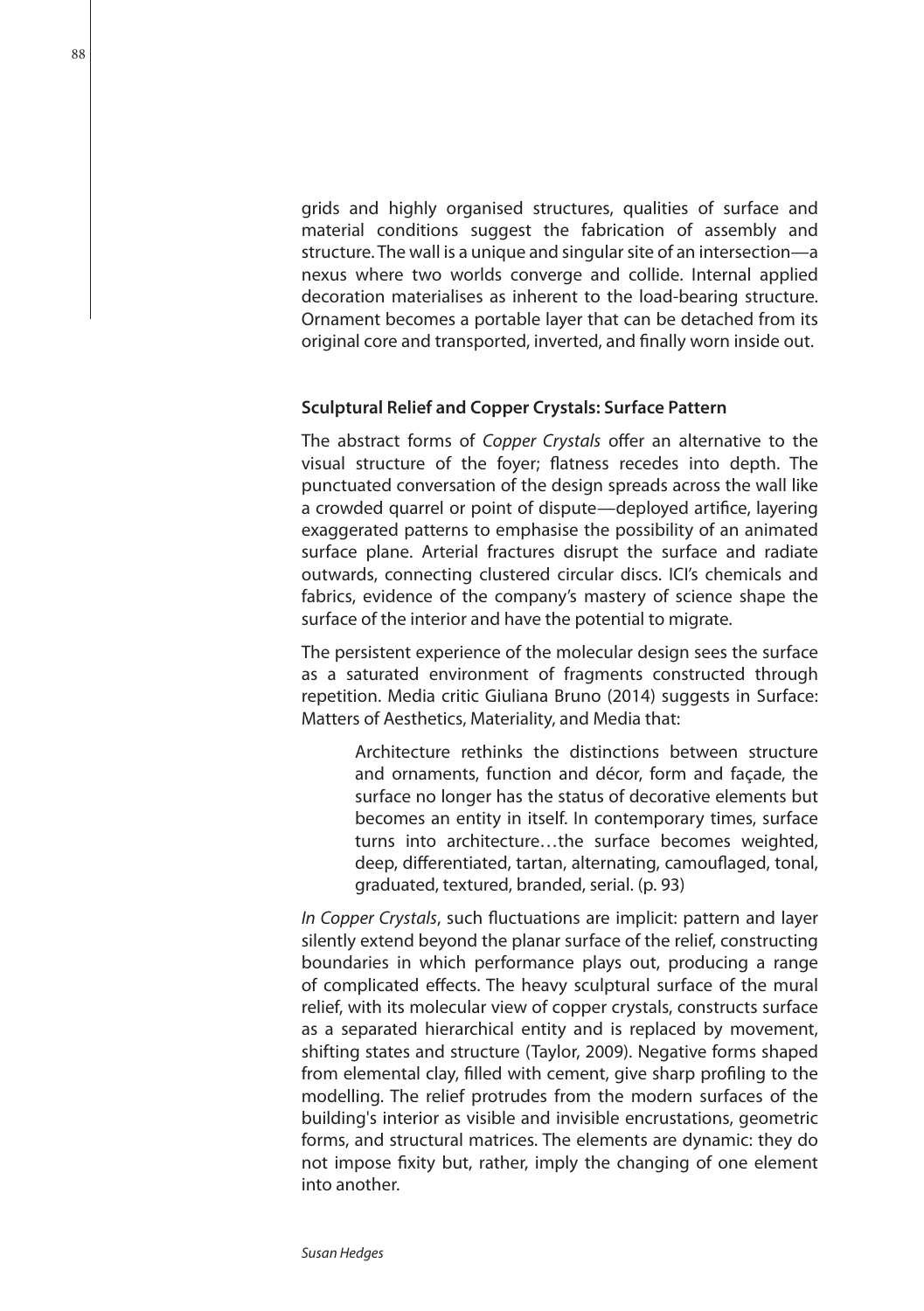Patterns oscillate between figuration, form, texture, and effect, and articulate a passage from the one to the anything, from centrality toward digression and dispersal (Gfader, 2013). The result is an illusion of movement, where the interplay of light and shadow, the dissolution of regular forms, and the overlapping of architectural elements, create a feeling of energy and restlessness. 'The eye is led "to and fro" as Wölfflin famously put it, across the blurred contours, superimpositions, and dislocations of the building's surface (Narath, 2015, p. 31).

Contrasts, repetitions, duplications, and surface torsions overlapping, framing, layering, and disrupting, the sculptural relief frustrates the Modern emptiness of the foyer. A flowing rhythm and non-static visual viewpoint spread across the wall. The concrete copper crystals take on scale and material density, the structural and non-structural aspects of the building. The surface becomes independent, and a place for invention: the three-dimensional crystal relief engages both the momentary and the integrated potential of the surface. As Benjamin (2012) writes,

> The possibility for a materialist account of matter precisely because matter reconceived in terms of work becomes a locus of potentiality. Potentiality is a quality intrinsic to materials once materials no longer have to bear the weight of being part of architecture's irreducible essence. (p. 93)

# **Conclusion**

This paper presents a spatial analysis that floats in a sea of other concrete stories. Allen's mural initially placed on the surface of the wall of an interior has become part of the architecture. Sheltered under a concrete arch wrapped in tangled reinforcing, the relief survived the failure of the building. Displayed to the street after the earthquake, the relief's role shifts from internal applied decoration, and this allows the work to be understood as inherent to the loadbearing structure. The demarcation of the essential and inessential is blurred, and the perception of ornament as dangerous during earthquakes is subverted. Daniel M. Abramson observes in *Obsolescence: An Architectural History* that

> architects and others concerned with the built environment discovered that all that was solid did not necessarily melt into air. There were survivals and attachment that would have to be accounted for. Re-evaluation for the obsolete…the past persists as unpredictably as the future unfolds (Abramson, 2016, p. 137).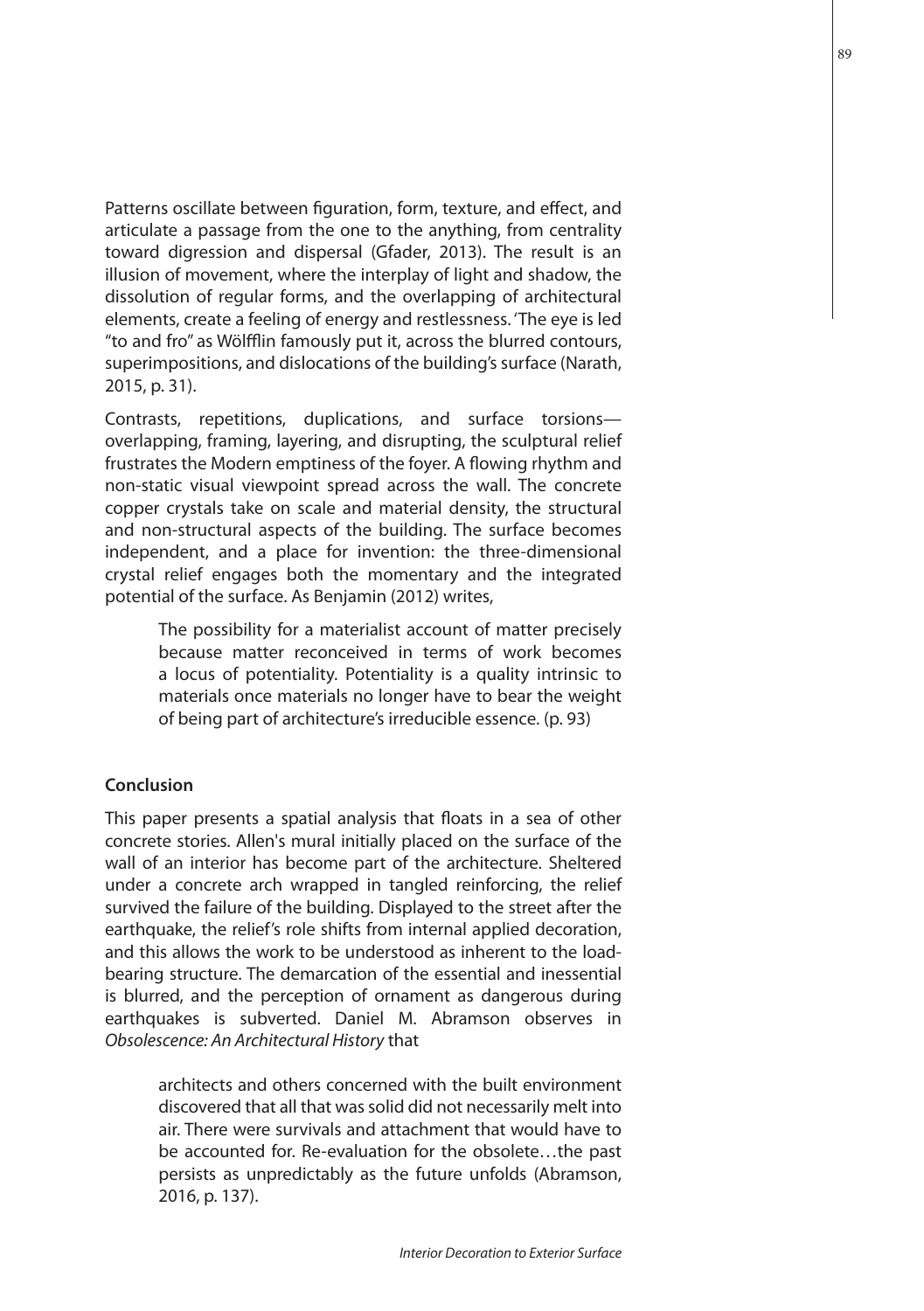The surface is neither merely structure nor a decorative aspect of a building. Instead, the post-earthquake creation of surface allows for a reading of space and connection. The wall registers the demolition and failure of the building, yet it registers the presence of ornament. Matter's ghost presence has revealed the struggle behind the surface ornament and the site of the actual structural error. As the relief weaves its way furtively, the suspicion of a surface as mere mask or illusion frustrates the modern emptiness of the foyer. The now paradoxical and mobile surface mounted on architecture is separate, the somewhat temporary work having survived the demise of the building twice. The surfacing of the mural brings it to the fore, after a period of obscurity and a blind relationship with depth, and presents the surface itself as no longer secondary or superfluous.



Following the earthquake, the relief collapses near and far, inside and outside, on its own sculpted surface. Pondering architectural ruination in *Buildings Must Die: A Perverse View of Architecture",* Cairns and Jacobs (2014) observes that "buildings decay, their parts used in other buildings, some of their bits become souvenirs, others get inappropriately restored, buildings burn and get buried" (p. 64). But here, as the external structure crumbles and the relief itself emerges, it defies ruination. Uncertainty has revealed the inner relief, and its laminar surface becomes more than a painterly envelope or skin. Under the thrust of internal forces, the relief erupts into space and revels in the light. The wall, regardless, remains fixed in place, its surface now itinerant and liberated, establishing its own limits, and becoming mobile (Carlin, 2018). Complex, infinite, interlacing

Figure 3 Claire Robinson (2017) courtesy of NZ Mural Heritage on Twitter: "Jim Allan mural has been saved (so far) in demolition of Molesworth St building #greatnewsstory @MuralsNZ #nowwhat? @ justin\_lester ?" https://twitter.com/ Spinprofessor/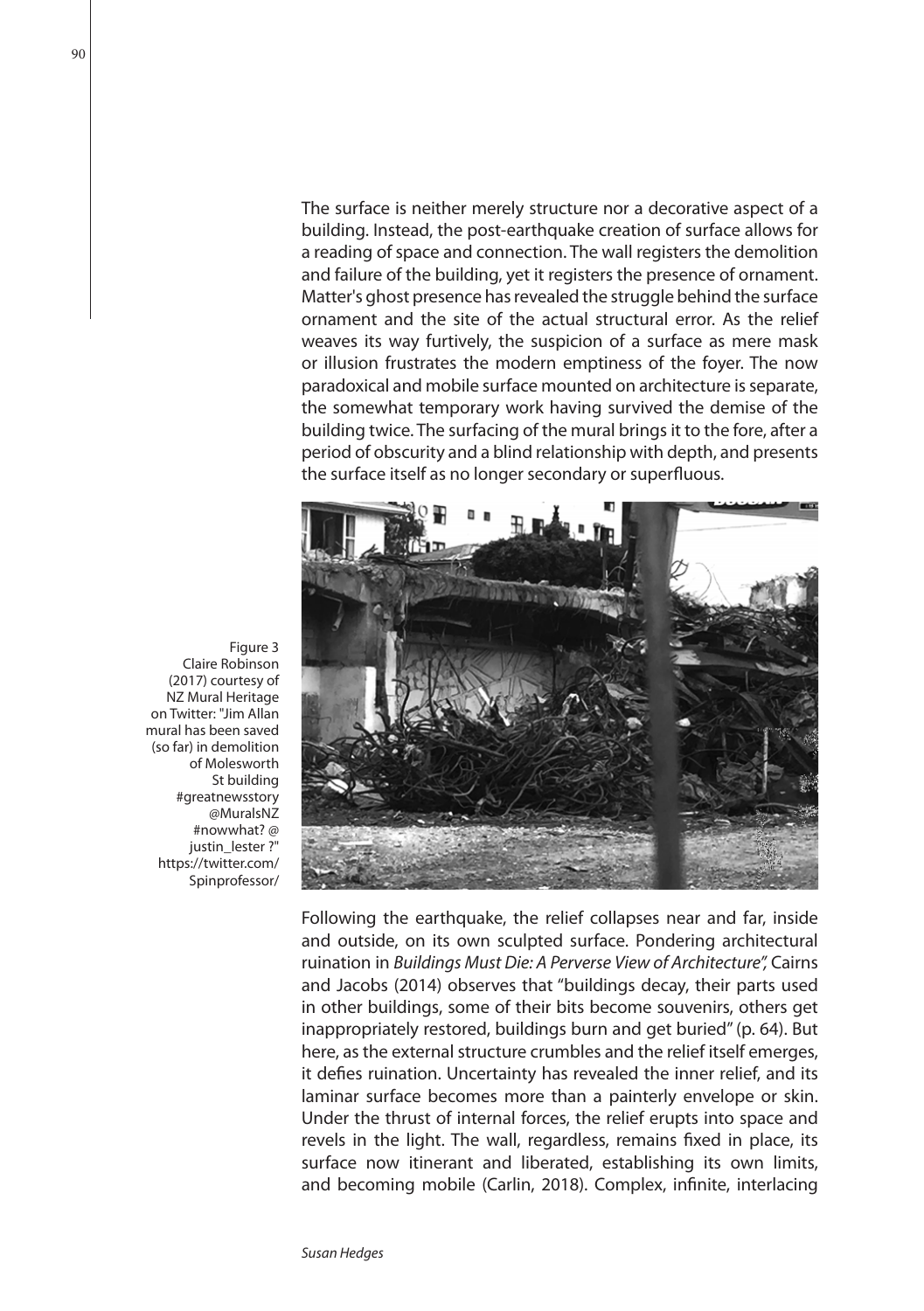geometrical forms spread across the surface—a microscopic lens that peers at the structural makeup of the building blocks of copper crystals. The surface articulation becomes a place for the architectural invention where the skin becomes independent; the sculptural relief becomes part of the work as well as its support. Internal applied decoration allows the work to be understood as inherent to the loadbearing structure.

*Copper Crystals* sculpted concrete panels have been preserved. The owner has indicated he would like the relief removed, to enable the site to be used for other purposes, and is prepared to gift it to a new owner. As a result, the Wellington City Council have now undertaken to fund the removal and storage of the work, and—along with the Wellington Sculpture Trust—the identification of a new installation site (Parsons-King, 2017). Offering a multitude of readings, the surface here is a performance where built volumes, surface embellishments, and spatial geometries blur, reinforce edge conditions, and where surface presents a manipulation of artifice as material and structure. Jim Allen's *Copper Crystals* serves as applied decoration, the Modernist equivalent of architectural ornamentation inside the ascetic space of a predetermined volume: a commission that attempted to change the muted volume of the office lobby. The relief questions the wall as a spatial enclosure that is structural and load bearing, refusing the distinction between ornament and structure, withstanding tectonic forces, and becoming a surface in its own right. Objects are formed and transformed by their movement, generating questions, raising old arguments, and making new meaning in their preservation and persistence as equally as in their destruction and disposal.

#### **References**

- Abramson, D. M. (2016). *Obsolescence: An architectural history*. Chicago, London: The University of Chicago Press.
- Allen, J. (2014). *The skin of years / Jim Allen: interviews with Jim Allen by Phil Dadson and Tony Green*. Auckland: Clouds, Michael Lett.
- Balasoglou, J. (Ed.). (2006). *Stephenson and Turner*. Auckland: Bagasoglou Books.
- Benjamin, A. (2006). Surface effects: Borromini, Semper, Loos. *The Journal of Architecture, 11*(1), 1-35. https://doi. org/10.1080/13602360600636099
- Benjamin, A. (2012). *Architectural projections*. Melbourne: RMIT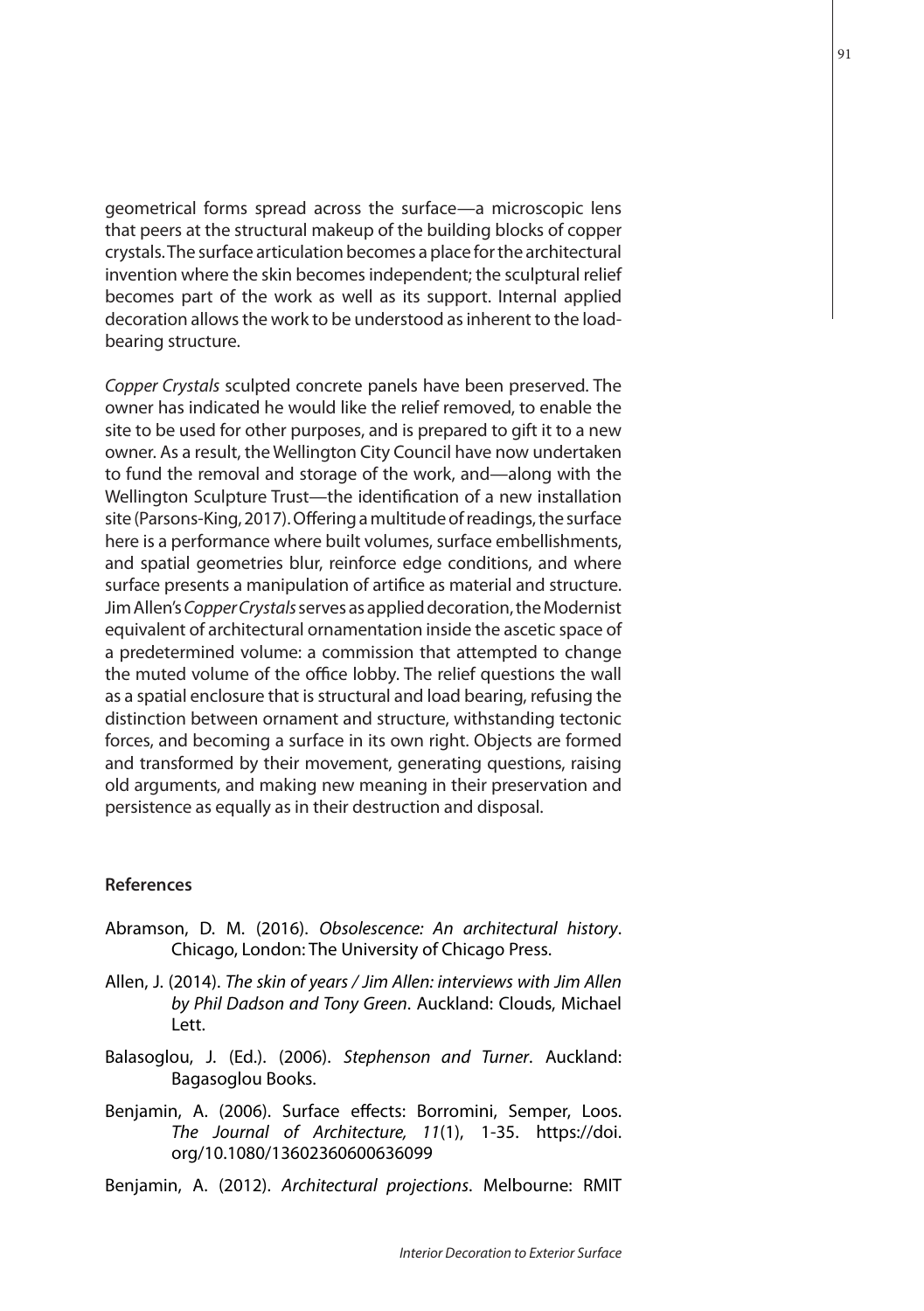- Bjørnar, O., & Pétursdóttir, Þ. (Eds.). (2014). *Ruin memories: Materialities, aesthetics and the archaeology of the recent past*. Milton Park, Abingdon, Oxon: Routledge.
- Blumhardt, D. & Brake, B. (1981). *Craft New Zealand: The art of the craftsman*. Wellington: Reed.
- Bruno, G. (2014). *Surface: Matters of aesthetics, materiality, and media*. Chicago; London: University of Chicago Press.
- Cairns, S., & Jacobs, J. M. (2014). *Buildings must die: A perverse view of architecture.* Cambridge, Mass: The MIT Press.
- Cape, P. (1980). *Please touch: A survey of the three-dimensional arts in New Zealand*. Auckland: Collins.
- Carlin, P. (2018). *On surface and place: Between architecture, textiles and photography*. London: Routledge.
- Crimplene. (2015, June 26). *Vintage Fashion Guild*. Retrieved from https://vintagefashionguild.org/fabric-resource/ crimplene/
- Fibremakers: Maxine puts you in the fashion spotlight in 'Crimplene'. (1969, March 12). *The Australian Women's Weekly*. Retrieved from https://trove.nla.gov.au/aww/read/224750#page/3/ mode/1up
- Gfader, V. (2013). On the fabulation of form of life in the drawn line and systems of thought. *Mechademia, 8*, 61-71. doi: 10.1353/mec.2013.0011
- Gatley J., & Walker, P. (2014). *Vertical living: The Architectural Centre and the remaking of Wellington*. Auckland: Auckland University Press.
- Gordon, R. B. (1992). *Ornament, fantasy, and desire in nineteenthcentury French literature*. Princeton, N.J.: Princeton University Press
- Hamling, I., Hreinsdóttir, S., Clark, K., Elliott, J., Liang, C., Fielding, E., ... Stirling, M. (2017). Complex multi-fault rupture during the 2016 Mw 7.8 Kaikōura earthquake, New Zealand. *Science, 356(*6334), eaam7194. doi: 10.1126/science.aam7194
- Holloway-Smith, B. (2018). *Wanted: The search for the Modernist murals of E. Mervyn Taylor*. New Zealand: Massey University Press.
- Hounshell, D. A., & Smith, J. K. (1988). *Science and corporate strategy: Du Pont R and D, 1902-1980 (Studies in Economic History and Policy: USA in the Twentieth Century)*. Cambridge, New York: